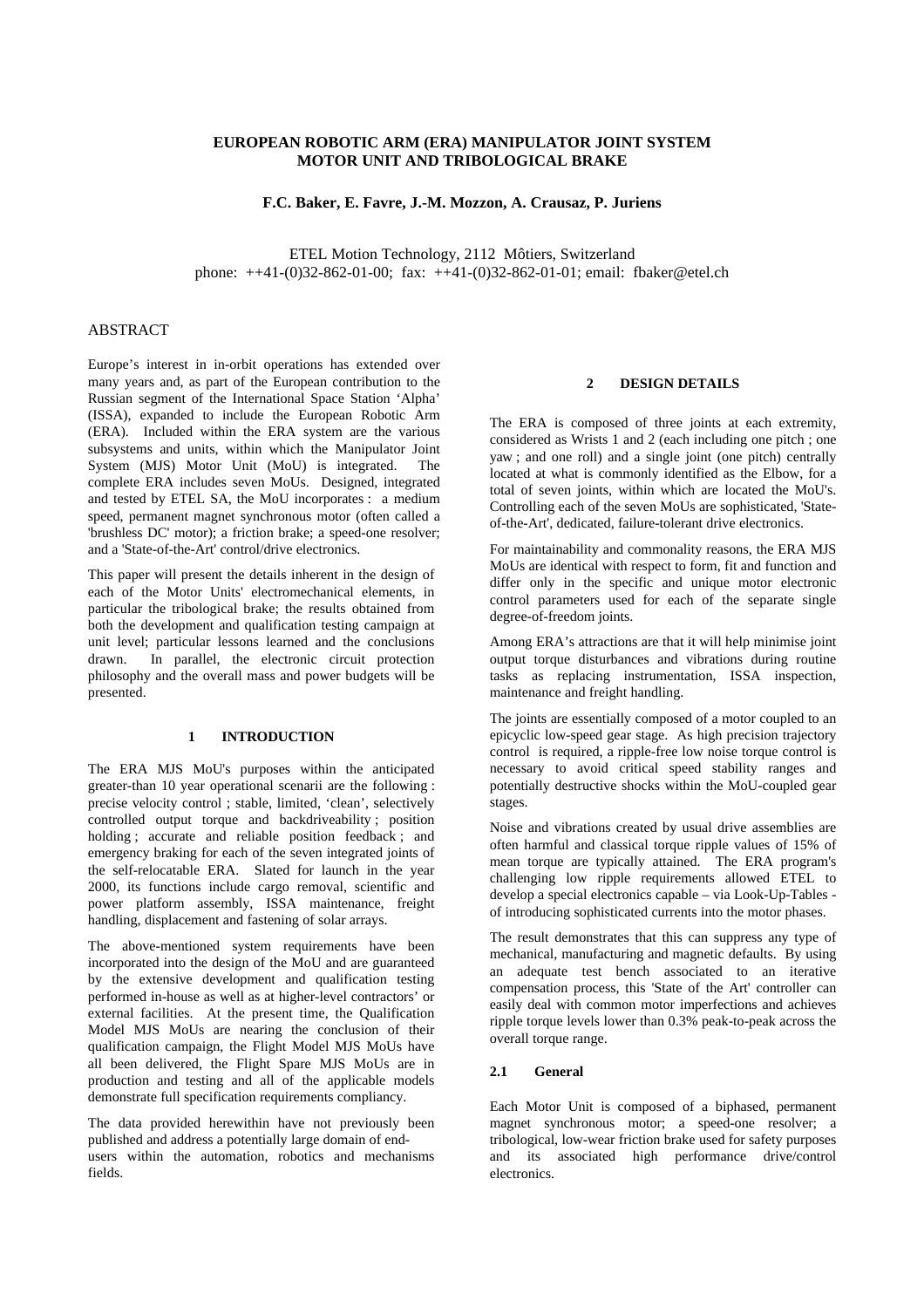For each of the ERA MJS MoU complementary elements mentioned above, rigorous and challenging requirements were imposed to ETEL which were either met or exceeded. The minimisation of the classical mass/volume/power trio, applicable for virtually each and every space program, was exploited to nearly its fully optimized potential with exceptionally good results: the overall mass came in at more than 15% under specification; the volume was easily accommodated; and the overall power allocated for the complete operational states across the program's worst-case thermal conditions was met at as low as 75% of the requirement!

Details of each of the Motor Unit's complementary elements follow.

## **2.2 Motor**

The biphased, redundantly-wound, permanent magnet synchronous motor integrated in the MoU is coupled to an epicyclic low-speed gearbox (provided by Stork Product Engineering) within the MJS, providing a reduction ratio of 454:1. The motor is driven by its dedicated electronics (described below) shared in two identical parts in order to drive both the main and redundant windings.

Due to the high performance phase compensation techniques employed to drive the motor, one can accurately state that the motor's electronic assembly exhibits a virtually ripplefree behavior. Low power consumption and mass, low detent torque, linear magnetic behavior, small diameter, long life and high reliability are some of the important design optimisations attained.

Some of the motor's characteristics are the following:

| $30V \pm 10\%$                                                                                                                                                                                                                                                                                                                                                                                                                     |
|------------------------------------------------------------------------------------------------------------------------------------------------------------------------------------------------------------------------------------------------------------------------------------------------------------------------------------------------------------------------------------------------------------------------------------|
| $>1.45$ Nm                                                                                                                                                                                                                                                                                                                                                                                                                         |
| 345rpm@30V                                                                                                                                                                                                                                                                                                                                                                                                                         |
| 0.60Nm                                                                                                                                                                                                                                                                                                                                                                                                                             |
| $<$ 40mNm                                                                                                                                                                                                                                                                                                                                                                                                                          |
| 28W                                                                                                                                                                                                                                                                                                                                                                                                                                |
| 0.83Nm/A                                                                                                                                                                                                                                                                                                                                                                                                                           |
| $0.316$ Nm/ $\sqrt{\text{W}}$                                                                                                                                                                                                                                                                                                                                                                                                      |
| $0.83$ V/rad-sec <sup>-1</sup>                                                                                                                                                                                                                                                                                                                                                                                                     |
| $120.0$ mm                                                                                                                                                                                                                                                                                                                                                                                                                         |
| 29.0 <sub>mm</sub>                                                                                                                                                                                                                                                                                                                                                                                                                 |
| $0.750$ kg                                                                                                                                                                                                                                                                                                                                                                                                                         |
| $\triangleright$ Design voltage:<br>$\triangleright$ Torque at stall:<br>$\triangleright$ No-load speed:<br>$\triangleright$ Torque at V <sub>max</sub> (25rad/s):<br>$\triangleright$ Detent torque:<br>Power at stall $(100^{\circ}C)$ :<br>$\triangleright$ Torque constant:<br>$\triangleright$ Motor constant:<br>$\triangleright$ Back emf constant:<br>$\triangleright$ Ext. Diameter:<br>$\triangleright$ Length:<br>Mass: |

#### **2.3 Resolver**

To accurately acquire the motor's position, a speed-one resolver (a type of position encoder) is integrated. The stator is redundantly-wound, with the primary winding supplied by a high-frequency voltage, in turn inducing a high-frequency signal in each of the secondary windings. Each of the secondary winding signals have an amplitude directly related to the motor rotor's position (varying, respectively, with the sine and cosine of the angular position).

Its innovative design incorporates absolutely no rotor windings. Rather, a patented rotor lamination stack design and assembly technique, permitting a precise waveform periodic feedback signal, discretely associates a 'zeroposition' reference point. The further analysis of these two signals enables the instantaneous acquisition and control of the motor rotor position.

Low mass, high resolution (14-bit), small external diameter, long life and high reliability are some of this resolver's attractions. The position accuracy is not a strong design driver and, therefore, the limited resolver accuracy does not present any functional drawbacks.

Several of the resolver's characteristics are:

|   | $\triangleright$ Type:          | 6040 Rotasyn / speed 1 /       |
|---|---------------------------------|--------------------------------|
|   |                                 | transmitter                    |
|   | $\triangleright$ Accuracy:      | $<$ 32arcmin                   |
|   | $\triangleright$ Resolution:    | $14$ -bit                      |
| ➤ | Mass:                           | $0.420$ kg                     |
|   | $\triangleright$ Rotor inertia: | $0.96^{E-03}$ kgm <sup>2</sup> |
|   | $\triangleright$ Diameter:      | $65.0$ mm $(ext.)$             |
|   |                                 | $30.0$ mm (int.)               |
|   | $\triangleright$ Length:        | 20.0 <sub>mm</sub>             |
|   |                                 |                                |

#### **2.4 Brake**

A tribological brake, electromagnetically-attracted and based on passive spring elements, is integrated into each of the seven MoUs' housing. The brakes are composed of an electromagnetically-attracted moving armature, two friction brake disks, a flexible membrane and corrosion-resistant high performance springs. Only the brake's electrical components (brake coil and driving electronics) are redundant.

The MoU's brake provides the specified in-vacuo braking torque necessary for the ERA within the very tight torque bandwidth requirement, providing a maximum brake torque variation, irrespective of the braking condition, of less than ±22% of the average brake torque across the complete brake torque range specified. Its tribological characteristics provide excellent resistance to sliding wear and abrasion while maintaining a stable and continuous friction coefficient across the lifetime of the ERA.

The brakes' main functions are to ensure both astronaut and payload safety, particularly under power loss or joint runaway conditions. They are functionally identical. Under nominal ERA operations, the brake disks are separated by a distance of 0.2mm by the attractive force of the brake coil.

Once a safety-critical condition is detected and either the command to cut power is effected or an actual power drop is physically present, the brake elements are forced into contact (via the spring elements and the release of the brake winding current) and the ERA's respective moment of inertia is brought to a complete stop within less than 3.5 seconds. This remains the case across the full operational thermal (- $55^{\circ}$ C $\leq$ T<sub>op</sub> $\leq$ +85<sup>o</sup>C) and vacuum (Low Earth Orbit) regimes.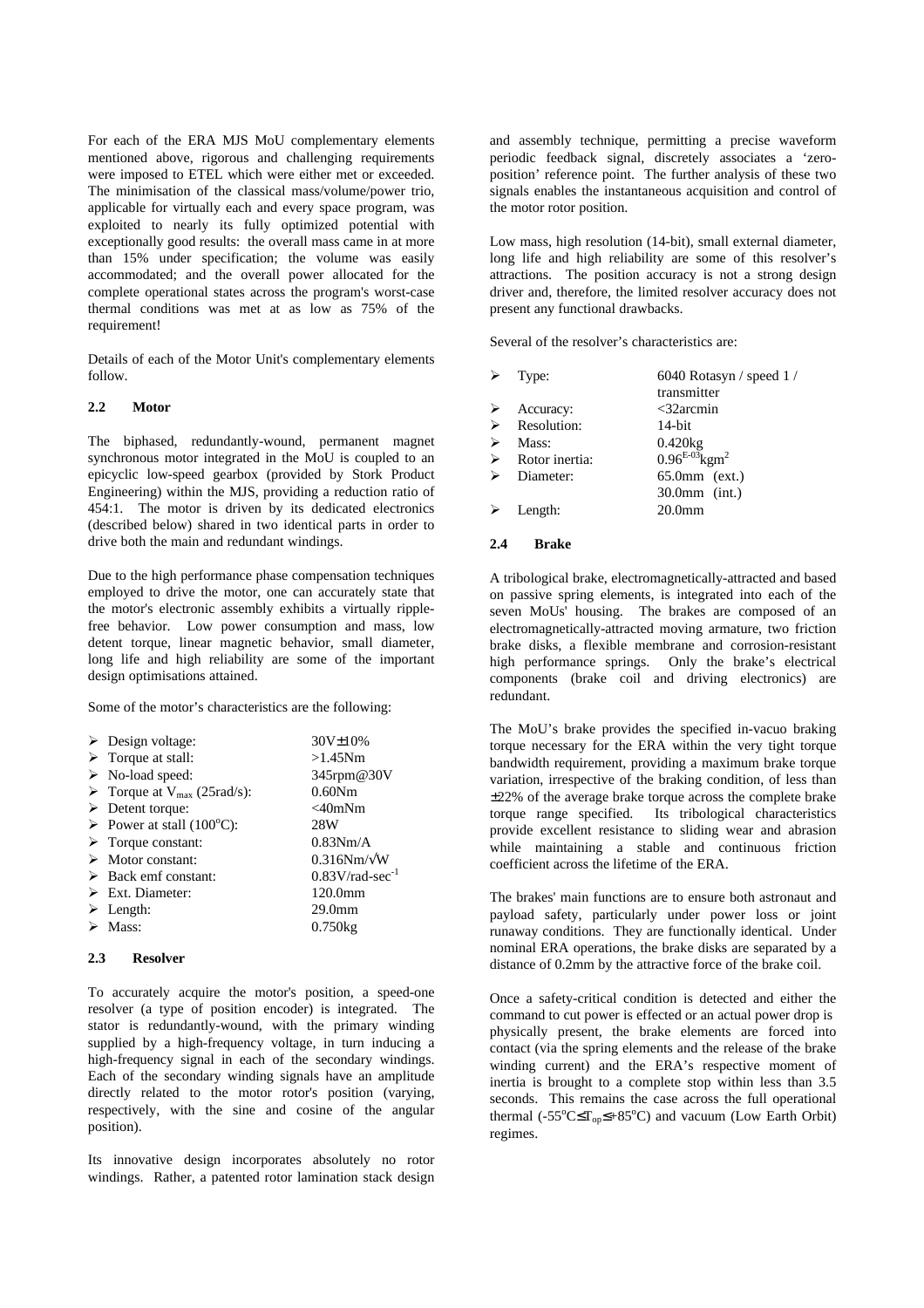Figure 1 shows one of the eleven flight model ERA MJS Motor Units with its integrated brake subassembly (including membrane, brake discs and position pins), while Figure 2 illustrates the same model from the gearbox interface to the ERA Mechanical Unit.



*Figure 1 Flight Model ERA MJS Motor Unit & Brake Subassembly*

Low power consumption and mass, superb brake hold and release characteristics, reliable and low-wear friction coefficient material, long lifetime and high reliability are inherent to the brake's design across its duty cycle of 4,380 hours and more than 10,700 various brake operations.



*Figure 2 Flight Model ERA MJS Motor Unit (Gearbox Interface With Motor Rotor)*

### **2.4.1 Friction Coating & Development Process**

Literature surveys (1, 2, 3) and expert advice from the INSA, Laboratoire de Mécanique des Contacts in Villeurbanne (Lyon-France) enabled us to narrow the search for a suitable contact friction material for the intended invacuo conditions for the ERA.

This search was focused primarily on several aspects: stable friction coefficient under continuous vacuum conditions (for

both performance and safety); low wear rate (for its extensive duty cycle); and thermal stability (for its overall reliability).

The ceramic material selected for the brake is a plasma spray-deposited chromium oxide  $(Cr<sub>2</sub>O<sub>3</sub>)$  coating upon a metal substrate. The deposition process was handled by the Union Carbide company, Praxair, while the metal substrate in the ERA MJS MoU design is an X46Cr13, AISI 420-type stainless steel.

Essentially, for the friction coating to effectively execute its 'mission', several characteristics must be present:

- 1. a proper and controlled in-vacuo 'running-in' process must be realized on the planar, parallel, mirror-polished contact surfaces, rendering them matte overall and microscopically rough;
- 2. sufficient quantities of 'third-body' particles of the chromium oxide coating must have been generated; and
- 3. the operating conditions for which it has been designed, namely in-vacuo, must be respected.

The breadboard development campaign was focused on a lower-force, large median diameter contact surface brake, enabling us to validate the concept. The breadboard brake disc median diameter was approximately 85mm. The results of this campaign were promising, yet a redesign effort was subsequently undertaken to conform to updated specifications for the ERA (lower mass, reduced geometry, lower power).

The subsequent redesign campaign effectively highlighted several different potential contact friction geometries which were then thoroughly tested. The internal geometry of the brake subassembly drove us to reduce the mean diameter of the brake contact friction surface to between a maximum of 46.5mm to a minimum of 33.4mm, with corresponding contact surface areas of between  $2444$ mm<sup>2</sup> and  $300$ mm<sup>2</sup>.

With such large variable geometries and with the tight torque and power specifications, extensive efforts were undertaken over an 18-month period to effectively determine the design best suited for the Engineering Qualification Model, and subsequent Flight Model, development.

# *2.4.1.1 EQM/FM Development & Test Campaign*

Once the correct geometry was found, a variety of iterative steps were undertaken to generate a repetitive and reliable manner of ensuring that the Motor Unit brake would perform as expected, given the power, operational scenarii and physical constraints imposed by the ERA design (limited output angular displacement capacity).

This stage of the development campaign was quite a challenge and a number of 'bugs' required ironing out in the shortest possible time and with limited resources.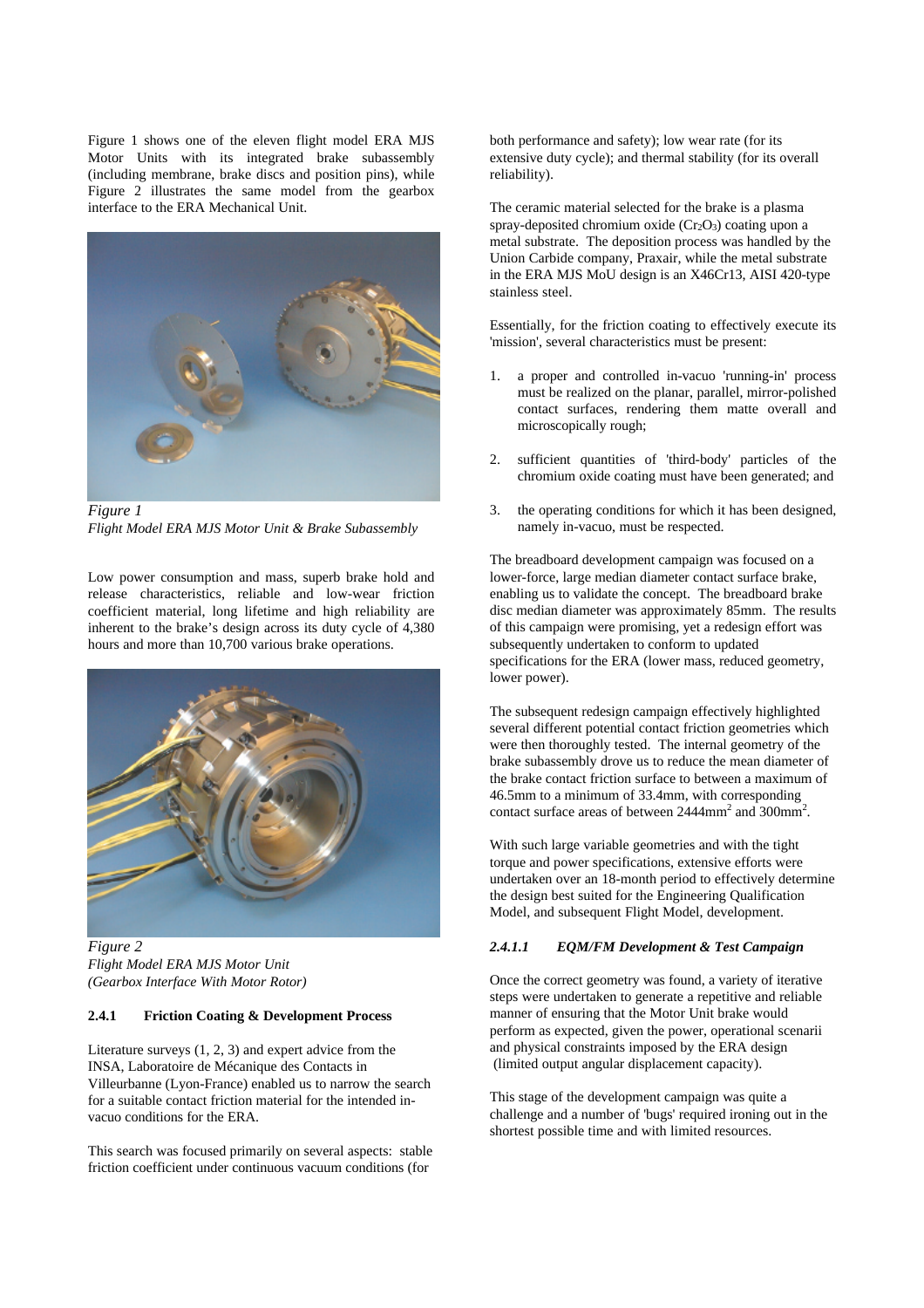The most trying challenges were the following:

- 1) Establishing an effective running-in procedure under vacuum for the  $Cr_2O_3$  coating, necessary for creating the correct interface morphology in order to ensure stable, high friction torques over extended periods<sup>3</sup>;
- 2) Once exposed to the ambient conditions of relatively high humidity, providing an accurate order of magnitude of the time between the running-in procedure under vacuum and the ambient exposure necessary to recover the stable friction characteristics attained after step 1, above;
- 3) Eliminating an effective brake torque peak characteristic during an operational condition wherein a joint's moment of inertia rapidly increases and must be arrested; and
- 4) Guaranteeing the performance of the overall ERA MJS MoU brake subassembly in all conceivable operational scenarii.

Addressing these four points one at a time, we were able to discern and establish the following:

#### Point 1:

The in-vacuo running-in of the  $Cr_2O_3$  coating is an event which requires close supervision and meticulous observation. The various steps employed throughout the EQM and FM hardware acceptance events included:

- a) performing at least 12,000 revolutions (in multiple steps of 500, 250 and 60 revolutions) of the contact surfaces against one another, guranteeing the desired surface morphology;
- b) during the complete running-in of the brake discs, performing several de-integration events, thereby verifying the desired surface morphology (essentially ensuring that the complete contact surface was being correctly 'run-in', exhibiting a matte debris texture) and generation of 'third-body' particles;
- c) arresting the running-in at a point where the brake torque exhibited the desired, stable friction characteristics and preparing the brake subassembly for further integration and calibration in either an EQM or FM;
- d) once integrated within either an EQM or FM, a further controlled in-vacuo running-in event is necessary to recover the stable friction torque characteristics and subsequentlycalibrating the contact force for the particular model under test.

## Point 2:

This determination was arrived at after multiple experiments of repetitive tests with various different running-in events and durations exposed to ambient conditions. Today, a guideline has been established and, if adhered to, will ensure the recovery of the in-vacuo friction characteristics as previously established.

#### Point 3:

As explained<sup>2</sup>, the third-body functions as: 1) a load transmitter; 2) accomodating a speed differential; and 3) separating the " $1<sup>st</sup>$  bodies".

The " $1<sup>st</sup>$  bodies" are considered as the baseline, morphological structure which has been plasma spraydeposited and is adherent to the metal substrate. Both 3rd and  $1<sup>st</sup>$  bodies are of identical chemical composition. Figure 3 illustrates this structural interface.



*Figure 3 1 st/3rd Body Structure*

The event of torque peaks in the system presented arise from an inherent lack of sufficient  $3<sup>rd</sup>$  body particles to adequately distribute the force from a rapidly spinning contact surface.

This lack of  $3<sup>rd</sup>$  body particles generates a condition similar to 'stick/slip' which, when present in a rotating contact surface, provides the condition of generating a friction torque peak which is maintained and eventually resettles to an acceptable level. In the unit under discussion, excluding subsystem-level 'damping', this torque peak exceeded the mechanical support levels of the ERA (the peaks attained 1.78Nm, where a maximum of 1.1Nm was specified).

This phenomenon has since been resolved and is solely due to the lack of  $3<sup>rd</sup>$  body particles within the contact region.

### Point 4:

The challenges to be overcome concerned the following: a) thermal effects of the MoU / brake subassembly;

- b) brake testing at the next-higher subsystem level under both in- and ex-vacuo conditions, while attempting to correlate the test results under these two different conditions; and
- c) component-level reliability across all test conditions.

The thermal effects were tested early on in the EQM development campaign to validate the reliable performance of the chromium oxide coating. This was demonstrated successfully.

Much later in the program, the last two challenges surfaced unexpectedly during the subsystem tests of the ERA joints.

The next-higher level test campaigns do not always allow for testing in-vacuo and, therefore, the contractor was limited to ex-vacuo testing. Unfortunately, the ceramic oxide coating is susceptible to non-linear and 'dysfunctional' effects when subjected to testing in standard thermal and pressure environments, i.e., during ex-vacuo test events.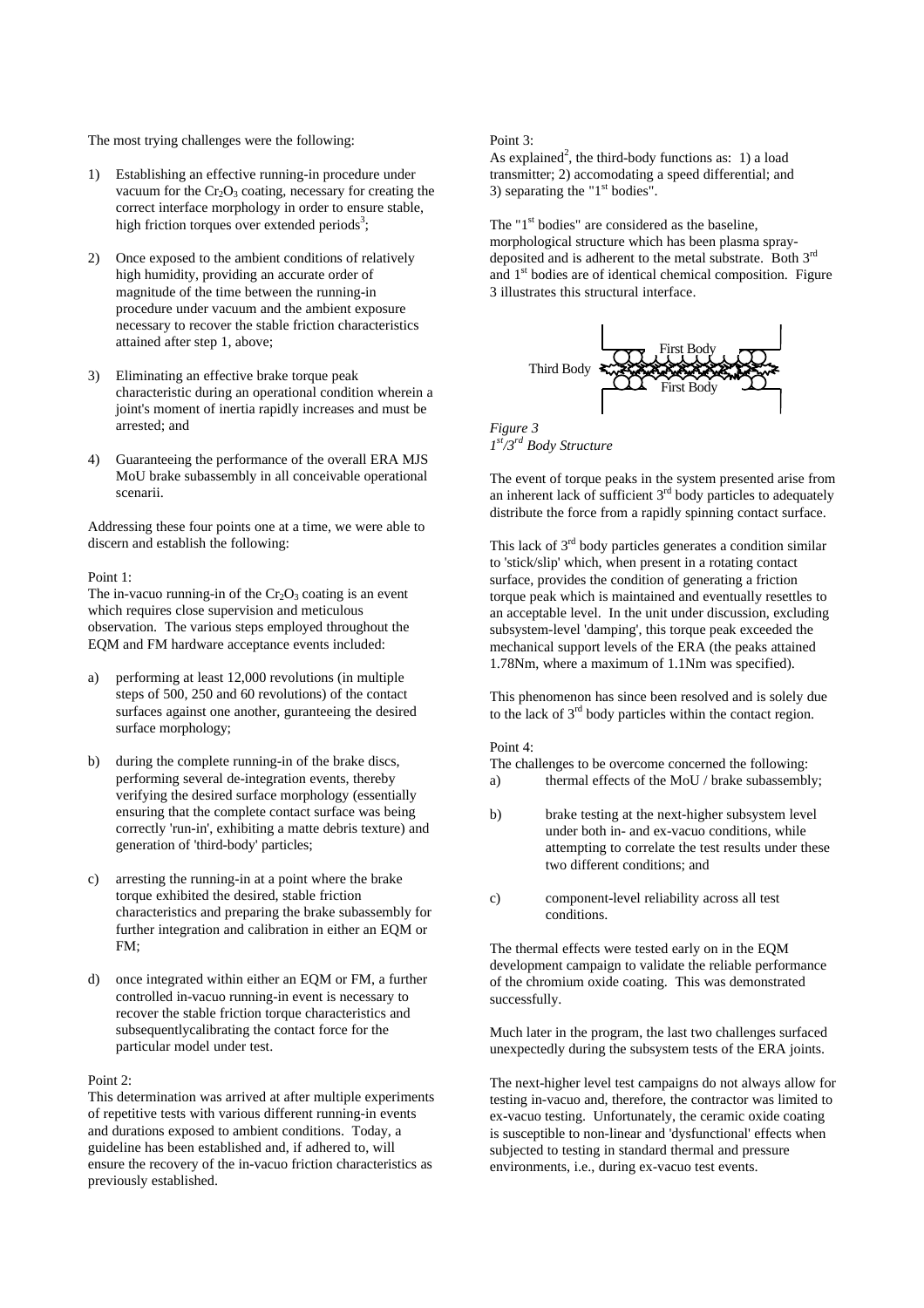The main challenge for the subsystem contractor in this offnominal configuration is to correlate the previously stable and continuous in-vacuo brake torque with the highly variable effects encountered ex-vacuo. The two, unfortunately, cannot be correlated one-to-one.

The main reason for this is that the morphological structure of the  $1<sup>st</sup>$  and  $3<sup>rd</sup>$  bodies are different under these two dissimilar environments: under ambient conditions, the  $1<sup>st</sup>$ body morphology resembles more a 'pasty' film, with relatively large agglomerations of  $3<sup>rd</sup>$  body particles whereas, under vacuum, the  $1<sup>st</sup>$  body acquires a hard, non-'pasty' morphology with smaller and drier agglomerations of 3rd body particles. The subsequent results of similar test conditions under these two quite dissimilar environmental conditions will, therefore, be different.

Figure 4 represents nominal, in-vacuo brake torque values across a full test sequence (representing  $1/10<sup>th</sup>$  the lifecycle of the ERA brake), while Figure 5 represents typical brake torque variations under ex-vacuo conditions of a form, fit and functionally representative model of a similar brake subassembly.



*Figure 4*

*ERA MJS MoU FM-03 In-Vacuo Acceptance Test Results*



*Figure 5 ERA MJS MoU EQM-05 Ex-Vacuo Test Results*

The last point, component-level reliability across all test conditions, was the latest challenge with respect to the ERA program which we had to address. The difficulty, essentially, was in developing an adequate integration procedure for implementing redundant microswitches in a configuration for which they nominally should not be used.

The problem is the following: the brake subassembly translation is only 0.2mm, while the hysteresis values for the space-qualified microswitches are on the order of between 0.05mm and 0.35mm. In the worst case, the hysteresis is nearly twice the overall brake subassembly travel! This conceivably cannot work. We, therefore, had to work around this challenge and have now arrived at solving the problem while respecting the operating requirements across all environmental conditions.

Various design characteristics of the ERA MoU brake are:

| Brake torque range:   | $0.70Nm < T_{brake} < 1.10Nm$   |
|-----------------------|---------------------------------|
|                       | $(T_{brakeavg} = 0.90Nm)$       |
| Power consumption:    | $\langle 3.0W/c$ ontinuous hold |
|                       | $\langle$ 10W/20ms lifting      |
| Mass:                 | 1.55kg (shaft / brake coils)    |
| Diameter:             | 52.4 mm (ext.)                  |
|                       | $18.0$ mm (int.)                |
| Contact surface area: | $663.5$ mm <sup>2</sup>         |
| Contact force:        | $\sim$ 100N                     |
| Contact pressure:     | $0.151N/mm^2$                   |

### **2.5 Drive / Control Electronics**

The main functions of the drive/control electronics of the ERA MoUs are to: correctly energise the brushless DC motor (providing a ripple-free average torque) while minimising the power consumed; activate/deactivate the tribological brake; process the resolver's signal to precisely acquire the motor position and speed information and provide an electrical interface in line with the external environment.

To achieve these required functions, the motor torque controller is physically split into two electronic boards, each with their dedicated functions:

- 1. the Resolver Control board (comprised of the position demodulation electronics and the torque ripple compensation algorithm coupled to different Programmable Read Only Memories, or PROMs, for the Look-Up-Table storage registers); and
- 2. the Power Control board (comprised of the Pulse Width Modulated, or PWM, control electronics, driving both the motor and brake units).

Special circuitry within the Power Control electronics attends to both the safety and monitoring functions, while an in-rush current limitation circuit is coupled to the input overpower detection circuit.

Since high precision trajectory control is required, a ripplefree low-noise torque control is considered in order to avoid critical speed stability ranges and potentially destructive shocks within the gearbox coupled to the MoU. Mechanical hardware imperfections, specific design choices and various inherent motor characteristics (current, back emf, detent torque) must all be compensated in the process of obtaining an optimized solution. The desired operating solution results from the optimized coupling of these two, power and control, electronics.

The challenging low ripple requirements drove us to develop a special electronics, via the previously stated Look-Up-Tables, capable of introducing the stored, sophisticated currents into the motor phases.

The result demonstrates that this suppresses all types of mechanical, manufacturing and magnetic defaults. By using a test bench coupled to an iterative compensation process, this 'State-Of-The-Art' controller can easily deal with common motor imperfections and achieve levels inferior to 0.3% peak-to-peak torque ripple across the overall torque range<sup>1</sup>.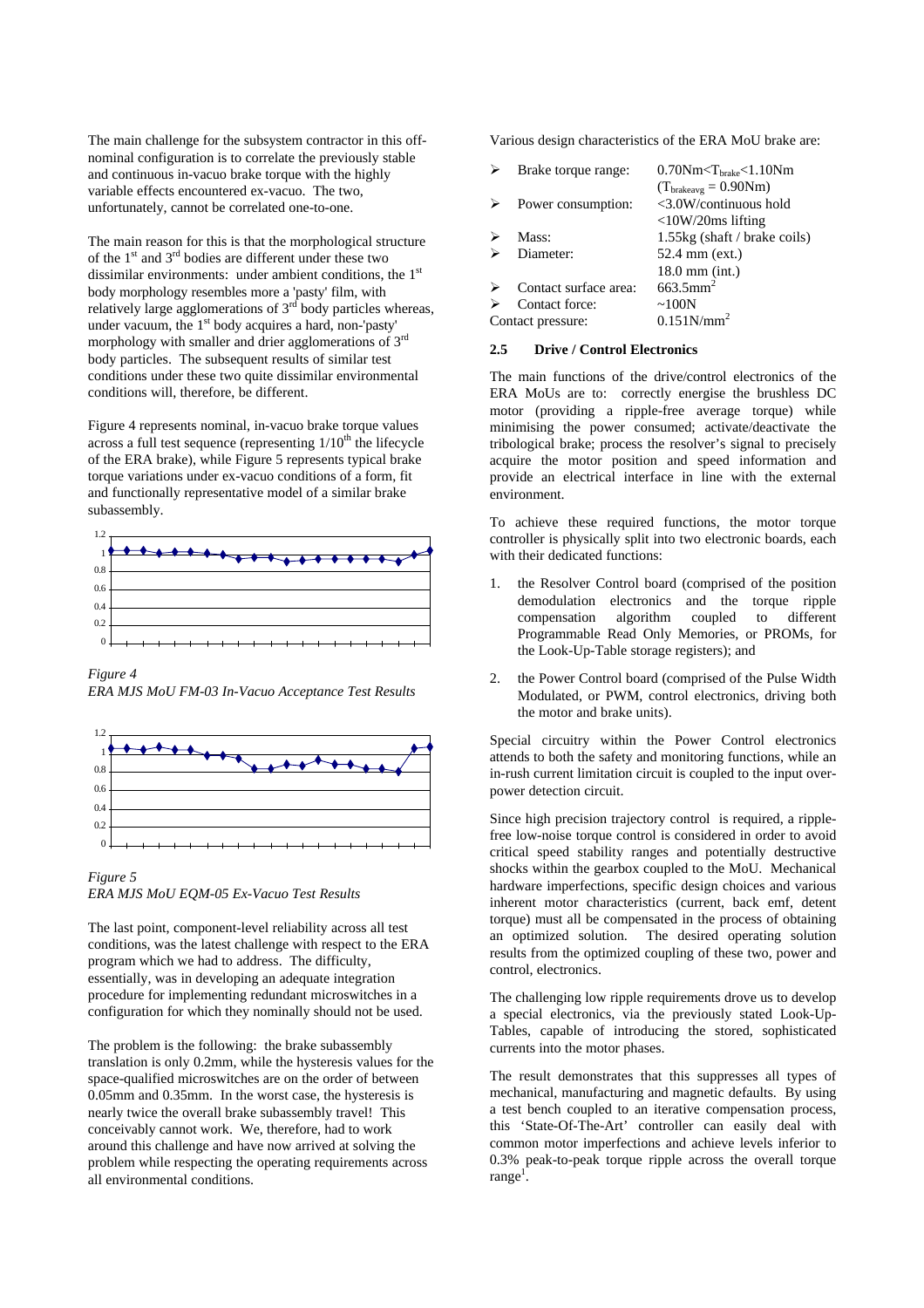The MoU-level acceptance tests have attained completion and, effectively, point out the excellent motor characteristics and torque ripple performance achieved following the complete torque ripple calibration process<sup>1</sup>.

High accuracy and resolution, low power consumption, small dimensions (partially attributable to the use of Surface Mount Device, or SMD, components), long life and high reliability are some of the main design elements inherent to the ERA MoU drive/control electronics package.

The qualification and acceptance test results of the ERA MJS Motor Unit drive/control electronics present the culminating success of a meticulous and objectively-oriented development and integration philosophy within ETEL which is being extended beyond the ERA program.

Based upon the perceived necessity and design philosophy of ETEL for the ERA program, we successfully managed the rigorous and stringent requirements of a qualified SMD Process Identification Document, or PID, component integration certification by the ESA. This process certification was based on and qualified for a wide spectrum of frequently-used components, beyond those solely used for the ERA program. Naturally, all subsequent electronic designs and related component mounting activities will be based upon this experience and will optimally adopt the inherent design principles and lessons learned for the ERA.

The following figure presents a fully mounted Flight Model ERA MJS Motor Unit Power Control Board, ready for further integration in the MJS electronic box.



*Figure 6 FM ERA MJS Motor Unit Power Control Board (shown with stiffening/integration frame)*

# **3 QUALIFICATION TEST RESULTS**

## **3.1 Mechanical**

With respect to the qualifcation test results, performed both at ETEL and by the next-higher level contractor, SABCA, several highlights must be presented:

1. The sinusoidal vibration levels, for both the mechanical and the electronic hardware, as shown below did not present any difficulties;

| <b>Frequency</b> (Hz) | Level                        |
|-----------------------|------------------------------|
| $5 - 18$              | $+11$ mm                     |
| $18 - 60$             | $\pm$ 15 g                   |
| $60 - 100$            | from $\pm$ 15 g to $\pm$ 6 g |
| "able                 |                              |

*ERA MJS Motor Unit Sinusoidal Vibration Loads*

- 2. When assessed, the random qualification loads imposed to the MoU hardware appear quite elevated;
- 3. The random qualification loads specified were greater than those to which the MoU and its associated drive/control electronics were physically subjected to under test when mounted within the complete MJS;
- 4. This is the most complicated system developed by ETEL to have been subjected to such elevated loads.

The specified qualification random vibration input loads (across the defined interface), to which the ERA MJS Motor Unit was subjected, were the following:

|                       | PSD $(g^2/Hz)$ Subsystem Input |                              |
|-----------------------|--------------------------------|------------------------------|
| <b>Frequency</b> (Hz) | <b>Specified</b>               | <b>Oualified</b>             |
| $20 - 100$            | $+3dB/octave$                  | $+3dB/octave$                |
| $100 - 400$           | 1.12 $g^2$ /Hz                 | $0.09 \text{ g}^2/\text{Hz}$ |
| $400 - 2000$          | - 3dB/octave                   | - 3dB/octave                 |
| Table 2               |                                |                              |

#### *ERA MJS MoU Mechanical Random Qualification Loads*

The effective Grms value for the specified excitation level corresponds to 33.3 Grms. For a complex mechanical system incorporating a motor, brake and resolver, such a level imparts massive acceleration loads to the overall unit, when considering the potential amplification factors, including its complementary internal hardware elements.

During the tests performed by ETEL, with a single MoU mounted and loaded as specified, the levels seen by the MoU far exceeded its design capacity. As a result, the preloaded thin-walled bearing pair was inexorably damaged and required replacement.

The replacement of this ballbearing pair was essential, particularly, due to the non-linear behavior of the motor torque when driven by the 'State-of-the-Art' drive/control electronics. This non-linearity emanated as a result of the brinelling of the ballbearings and race damage, imparting faulty and uncompensated torque acquisition data.

The other effect due to the high acceleration loads to the MoU consisted of one of the microswitch levers being 'snapped' from its laser-soldered membrane base due to the high frequency vibrations transmitted from the microswitch position pin contact. At lower loads this position pin would not have remained in contact long enough to cause any damage. These discoveries have been successfully resolved.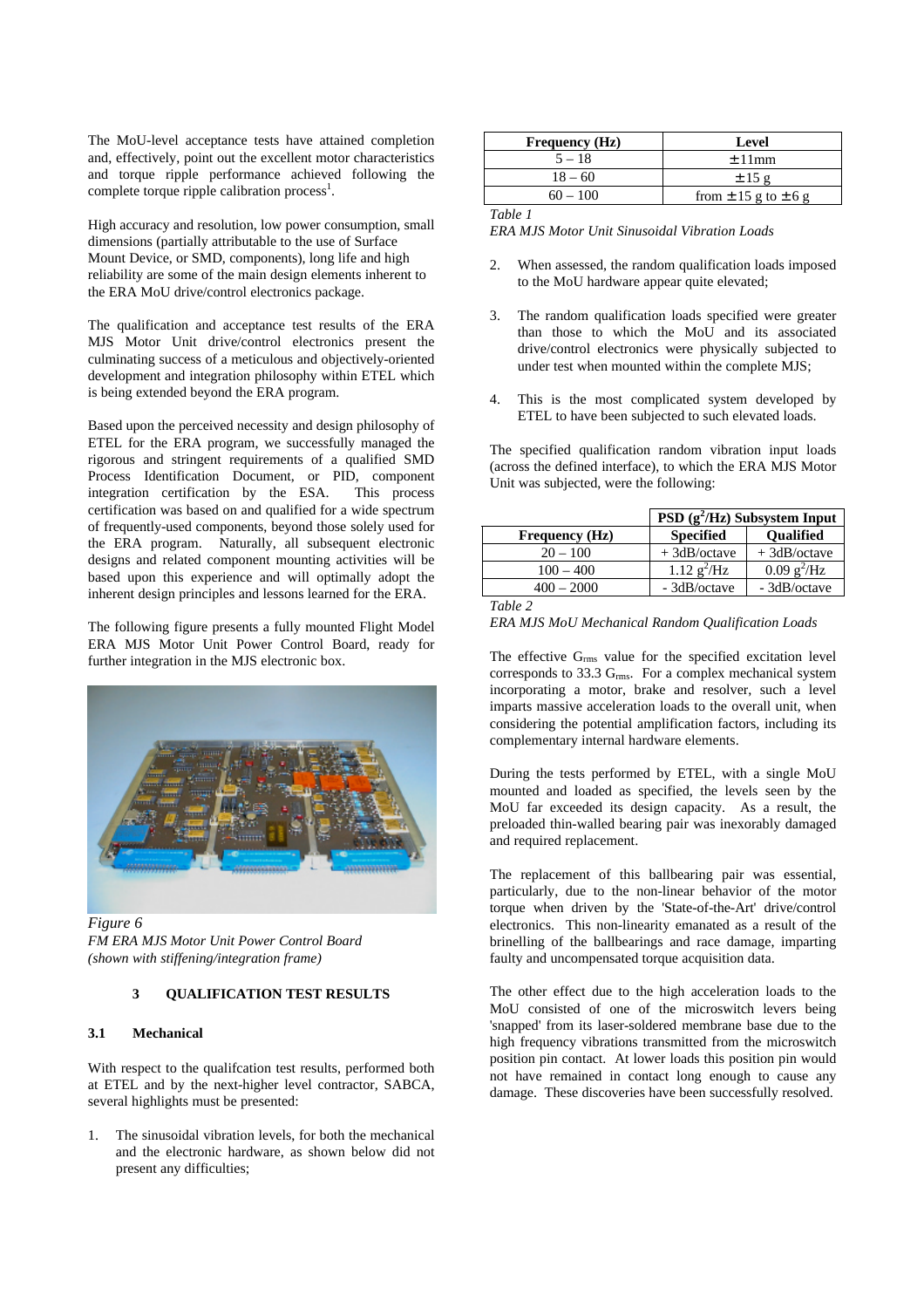#### **3.2 Electrical**

| <b>Frequency</b> (Hz) | PSD $(g^2/Hz)$                       |
|-----------------------|--------------------------------------|
| $20 - 100$            | $+3dB /$ octave                      |
| $100 - 400$           | $\overline{0.81}$ g <sup>2</sup> /Hz |
| $400 - 2000$          | $-3dB / octave$                      |

The qualification test random vibration loads, for which ETEL's design was developed, were the following:

*Table 3*

*ERA MJS MoU Electronic Random Qualification Loads*

The effective  $G_{\rm rms}$  in this case is equivalent to 27.8  $G_{\rm rms}$ . The ERA MJS MoU drive/control electronics, of which the Power Control Board is shown in Figure 6, successfully withstood this level.

# **4 CIRCUIT PROTECTION PHILOSOPHY**

With respect to the safing and protection philosophy defined for the ERA, several functions have been implemented to suppress or minimize the chance of a Single Point Failure. The complete list of internal protections resulting exceptions - i.e., switch OFF of motor and brake - is listed in Table 4.

| <b>Protection Identification</b>     | Intervention level                                        |
|--------------------------------------|-----------------------------------------------------------|
| Over temperature motor               | $>110\text{ °C}$                                          |
| Over current motor                   | $I > 1.7$ Imax                                            |
| Over current power bus               | $>$ 4 Amps                                                |
| Over current brake                   | $>1$ Amps                                                 |
| Built In Test rydt                   | Loss of speed / position                                  |
|                                      | tracking                                                  |
| RDC latchup                          | Project SEL level                                         |
| Motor failure status, window between | $I_{\text{mech}} - I_{\text{refA}} < \alpha$ (i.e. 10 %)  |
| commanded and measured current       | $I_{\text{me}R} - I_{\text{ref}R} \le \alpha$ (i.e. 10 %) |
| Over temperature PCB                 | $85^\circ$                                                |
| Over voltage bus                     | $>$ 3.5 V                                                 |

*Table 4*

*ERA MJS MoUt Electronic Circuit Protection Philosophy*

### **5 MASS BUDGETS**

The overall ERA MJS MoU and drive/control electronics mass envelope is allocated according to Figure 5. The drive/control electronics mass is 1676g (15% below specification), with the MoU mass being 5075g (10% below specification).



*Figure 3 ERA MJS Motor Unit Mass Budget Allocation*

### **6 LESSONS LEARNED**

The various lessons learned throughout the conception, development, Assembly/Integration/Test (AIT) and qualification testing phases are different for each of the ERA Motor Unit complementary elements.

#### **6.1 Mechanical**

- 1. The development and qualification campaigns of the tribological friction brake require an extremely targeted and concentrated effort. This effort must be based upon academic research, coupled with subsequent intensive development resources, culminating in multi-year test campaigns which address, inexhaustively, the following issues: friction coating application process; ageing; wear rate; differences between in-vacuo and ex-vacuo test conditions; and factors influencing the friction brake which are external to the brake itself.
- 2. The electromagnetic analyses of the friction brake demonstrated dramatic magnetic property variations between the different conditions of the stainless steel used for the MoU housing.
- 3. The specified environmental requirements at the Motor Unit interface far exceeded the actual subsystem input due to damping and other factors. The initial failure of the preloaded, thin-walled bearing pair could have been avoided through closer cooperation and an improved understanding of the complex ERA subsystem.
- 4. Working with the limited volume and a component (microswtich) hysteresis unmatched to the brake subassembly translation distance should have ellicited a less-conventional approach: a 'Force Sensing Resistor' is an ideal contact proximity detector for such an application.
- 5. The mass optimisation study demonstrated sufficient margins and provides confidence for future programs.

#### **6.2 Electronic**

- 1. The in-house thermal, vibration and Electro-Magnetic Compatibility (EMC) analyses performed for the electronic hardware demonstrated compliance with the specification and has proven reliable subsequent to the successful qualification test campaign performed on the ERA MJS electronic box. These approaches are currently being applied to further programs with complete confidence.
- 2. The ESA-certified SMD component use and mounting philosophy has demonstrated ease of use, repeatability, reliability, volume and mass optimisation, small series production capacity and superior production quality, envisioned and being currently employed for a number of ETEL's future space programs.
- 3. The use of introducing stored, sophisticated current profiles within the drive and control electronics for the